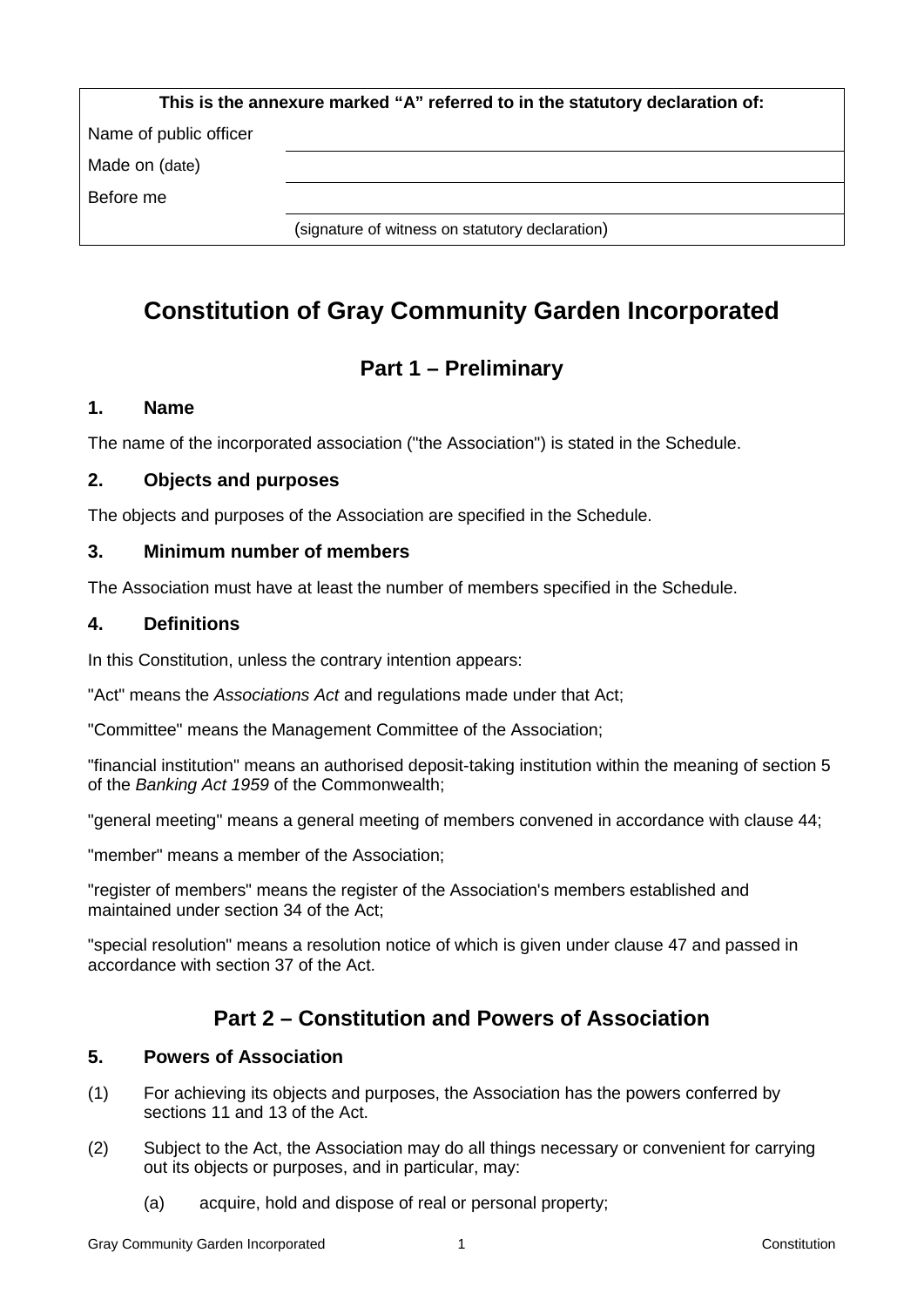- (b) open and operate accounts with financial institutions;
- (c) invest its money in any security in which trust monies may lawfully be invested;
- (d) raise and borrow money on the terms and in the manner it considers appropriate;
- (e) secure the repayment of money raised or borrowed, or the payment of a debt or liability;
- (f) appoint agents to transact business on its behalf; and
- (g) enter into any other contract it considers necessary or desirable.

## **6. Effect of Constitution**

This Constitution binds every member and the Association to the same extent as if every member and the Association had signed and sealed this Constitution and agreed to be bound by it.

## **7. Inconsistency between Constitution and Act**

If there is any inconsistency between this Constitution and the Act, the Act prevails.

## **8. Altering the Constitution**

- (1) The Association may alter this Constitution by special resolution but not otherwise.
- (2) If the Constitution is altered, the public officer must ensure compliance with section 23 of the Act.

## **Part 3 – Members**

#### *Division 1 - Membership*

#### **9. Application for membership**

To apply to become a member of the Association a person must:

- (a) submit a written application for membership to the Committee:
	- (i) in a form approved by the Committee; and
	- (ii) signed by the person and both of the members referred to in paragraph (b); and
- (b) be proposed by one member and seconded by another member.

## **10. Approval of Committee**

- (1) The Committee must consider any application made under clause 9 at the next available committee meeting and must accept or reject the application at that meeting or the next.
- (2) If an application is rejected, the applicant may appeal against the decision by giving notice to the Secretary within 14 days after being advised of the rejection.
- (3) If an applicant gives notice of an appeal against the rejection of his or her application, the Committee must reconsider the application at the next committee meeting after receipt of the notice of appeal.
- (4) If after reconsidering an application the Committee reaffirms its decision to reject the application, the decision is final.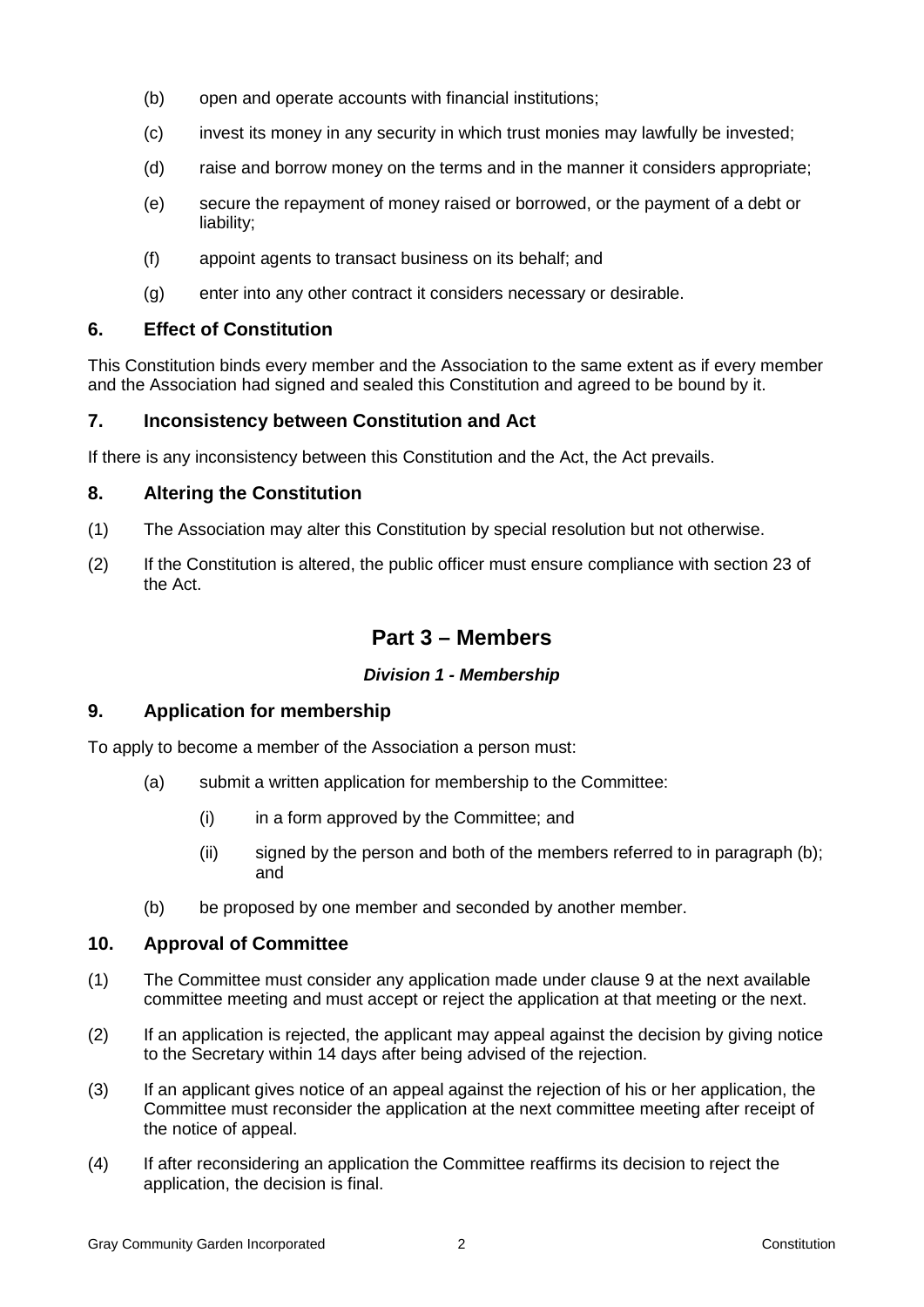## **11. Joining fee**

- (1) If an application for membership is approved by the Committee, the applicant becomes a member on payment of the joining fee.
- (2) The joining fee is either:
	- (a) a pro rata annual fee based on the remaining part of the financial year; or
	- (b) the amount determined from time to time by resolution at a general meeting.

#### **12. Annual membership fees**

- (1) The annual membership fee is the amount determined from time to time by resolution at a general meeting.
- (2) Each member must pay the annual membership fee to the Treasurer by the first day of each financial year or another date determined by the Committee from time to time.
- (3) A member whose subscription is not paid within 3 months after the due date ceases to be a member unless the Committee determines otherwise.

#### *Division 2 – Rights of members*

#### **13. General**

- (1) Subject to clause 14(2), a member may exercise the rights of membership when his or her name is entered in the register of members.
- (2) A right of membership of the Association:
	- (a) is not capable of being transferred or transmitted to another person; and
	- (b) terminates on the cessation of membership whether by death, resignation or otherwise.

#### **14. Voting**

- (1) Subject to subclause (2) and clause 18, each member has one vote at general meetings of the Association.
- (2) A member is not eligible to vote until 10 working days after his or her application has been accepted.

#### **15. Notice of meetings and special resolutions**

The Secretary must give all members notice of general meetings and special resolutions in the manner and time prescribed by this Constitution.

#### **16. Access to information on Association**

The following must be available for inspection by members:

- (a) a copy of this Constitution;
- (b) minutes of general meetings;
- (c) annual reports and annual financial reports.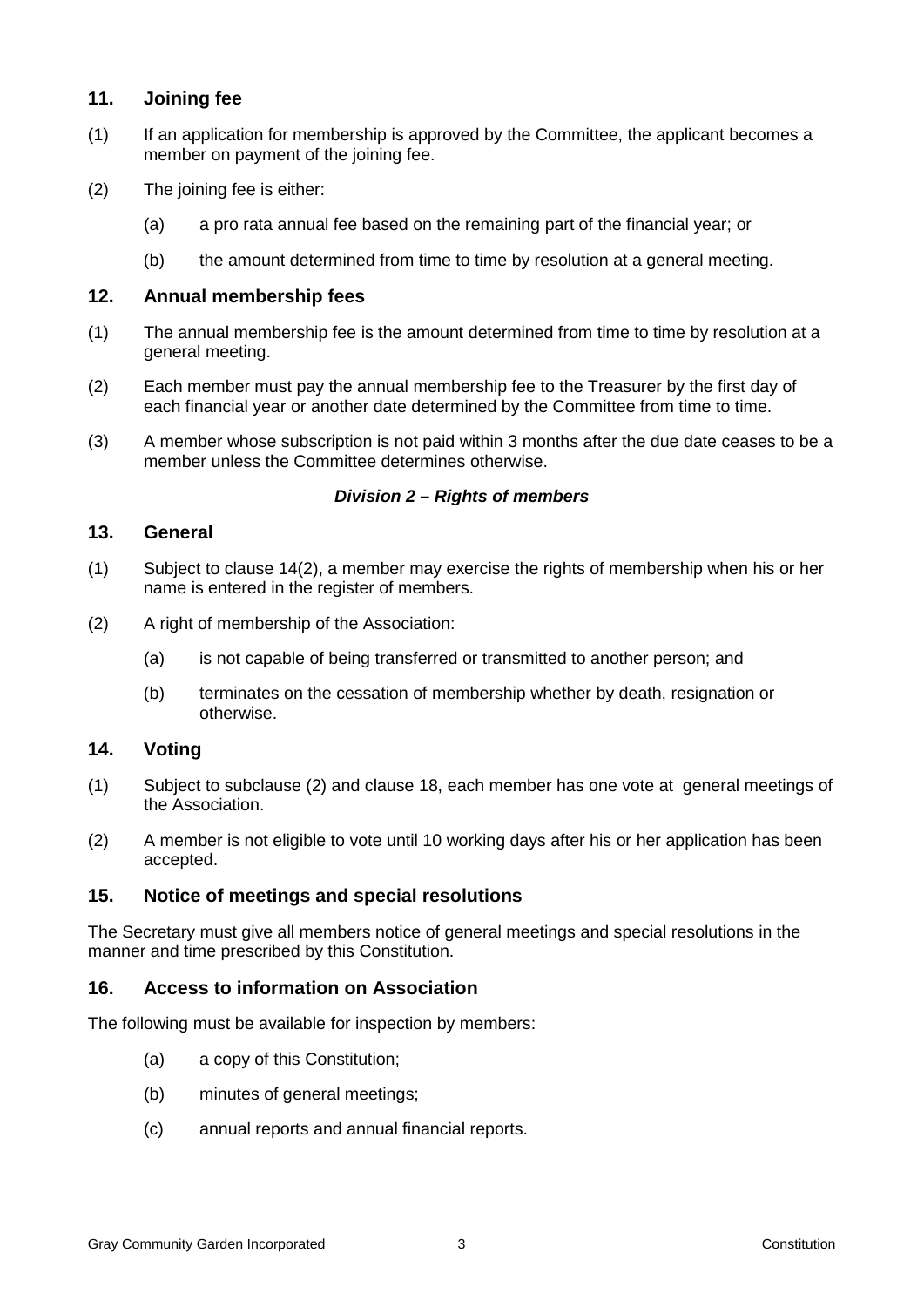## **17. Raising grievances and complaints**

- (1) A member may raise a grievance or complaint about a committee member, the Committee or another member of the Association.
- (2) The grievance or complaint must be dealt with by the procedures set out in Part 8.

#### **18. Associate members**

An associate member must not vote but may have other rights as determined by the Committee or by resolution at a general meeting.

#### *Division 3 – Termination, death, suspension and expulsion*

#### **19. Termination of membership**

Membership of the Association may be terminated by:

- (a) a notice of resignation addressed and posted to the Association or given personally to the Secretary or another committee member;
- (b) non-payment of the annual membership fee within the time allowed under clause 12(3); or
- (c) expulsion in accordance with this Division.

### **20. Death of member or whereabouts unknown**

If a member dies or the whereabouts of a member are unknown, the Committee must cancel the member's membership.

#### **21. Suspension or expulsion of members**

- (1) If the Committee considers that a member should be suspended or expelled because his or her conduct is detrimental to the interests of the Association, the Committee must give notice of the proposed suspension or expulsion to the member.
- (2) The notice must:
	- (a) be in writing and include:
		- (i) the time, date and place of the committee meeting at which the question of that suspension or expulsion will be decided; and
		- (ii) the particulars of the conduct; and
	- (b) be given to the member not less than 30 days before the date of the committee meeting referred to in paragraph (a)(i).
- (3) At the meeting, the Committee must afford the member a reasonable opportunity to be heard or to make representations in writing.
- (4) The Committee may suspend or expel or decline to suspend or expel the member from the Association and must give written notice of the decision and the reason for it to the member.
- (5) Subject to clause 22, the decision to suspend or expel a member takes effect 14 days after the day on which notice of the decision is given to the member.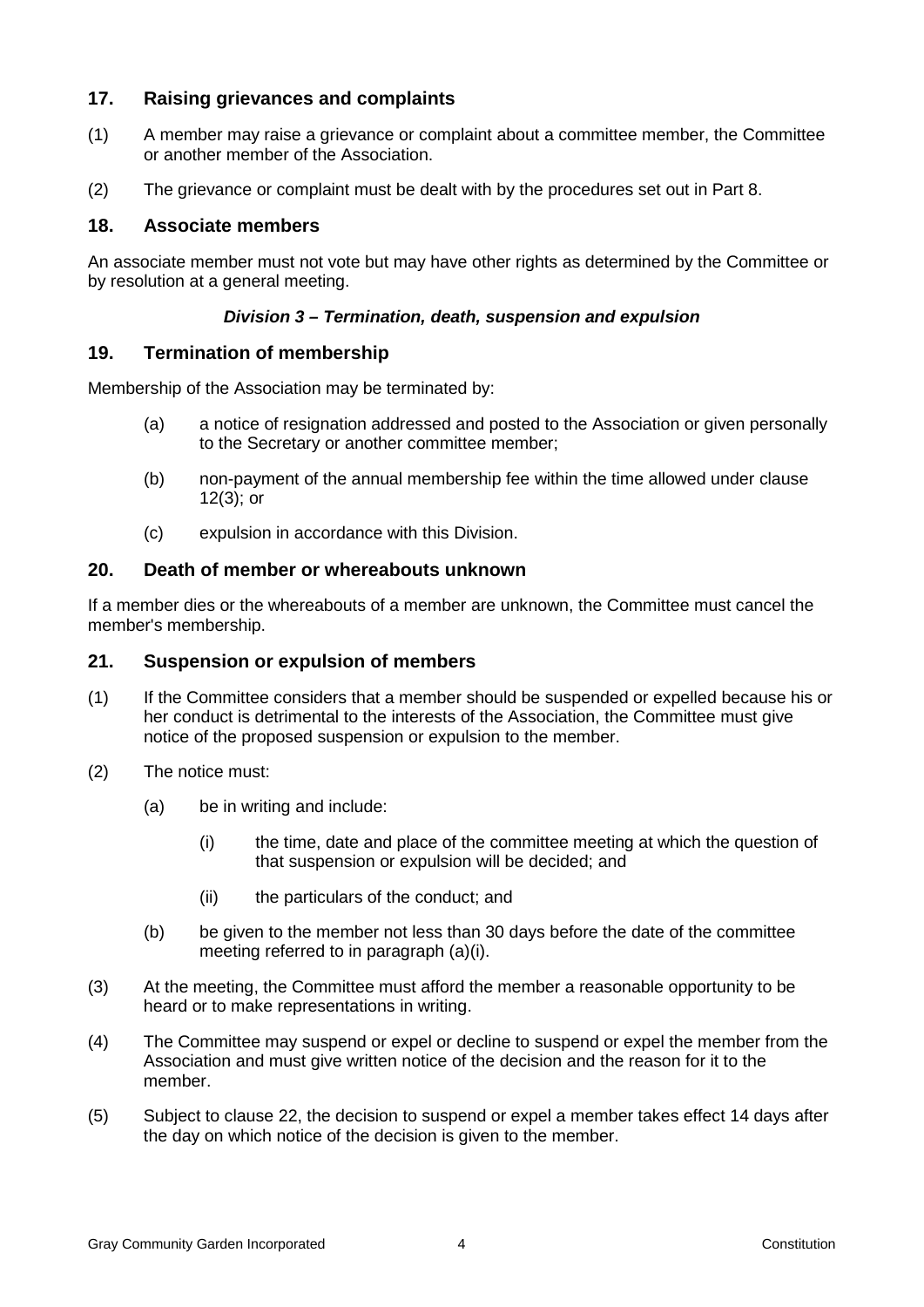## **22. Appeals against suspension or expulsion**

- (1) A member who is suspended or expelled under clause 21 may appeal against that suspension or expulsion by giving notice to the Secretary within 14 days after receipt of the Committee's decision.
- (2) The appeal must be considered at a general meeting of the Association and the member must be afforded a reasonable opportunity to be heard at the meeting or to make representations in writing prior to the meeting for circulation at the meeting.
- (3) The members present at the general meeting must, by resolution, either confirm or set aside the decision of the Committee to suspend or expel the member.
- (4) The member is not suspended or does not cease to be a member until the decision of the Committee to suspend or expel him or her is confirmed by a resolution of the members.

## **Part 4 – Management Committee**

#### *Division 1 – General*

#### **23. Role and powers**

- (1) The business of the Association must be managed by or under the direction of a Management Committee.
- (2) The Committee may exercise all the powers of the Association except those matters that the Act or this Constitution requires the Association to determine through a general meeting of members.
- (3) The Committee may appoint and remove staff.
- (4) The Committee may establish one or more subcommittees consisting of the members of the Association the Committee considers appropriate.

#### **24. Composition of Committee**

- (1) The Management Committee consists of:
	- (a) a Chairperson;
	- (b) a Vice-Chairperson;
	- (c) a Secretary;
	- (d) a Treasurer; and
	- (e) any other office holder provided in the Schedule.
- (2) Unless elected directly as a separate office holder, the Committee must appoint one committee member to be the Association's public officer.

#### **25. Delegation**

- (1) The Committee may delegate to a subcommittee or staff any of its powers and functions other than –
	- (a) this power of delegation; or
	- (b) a duty imposed on the Committee by the Act or any other law.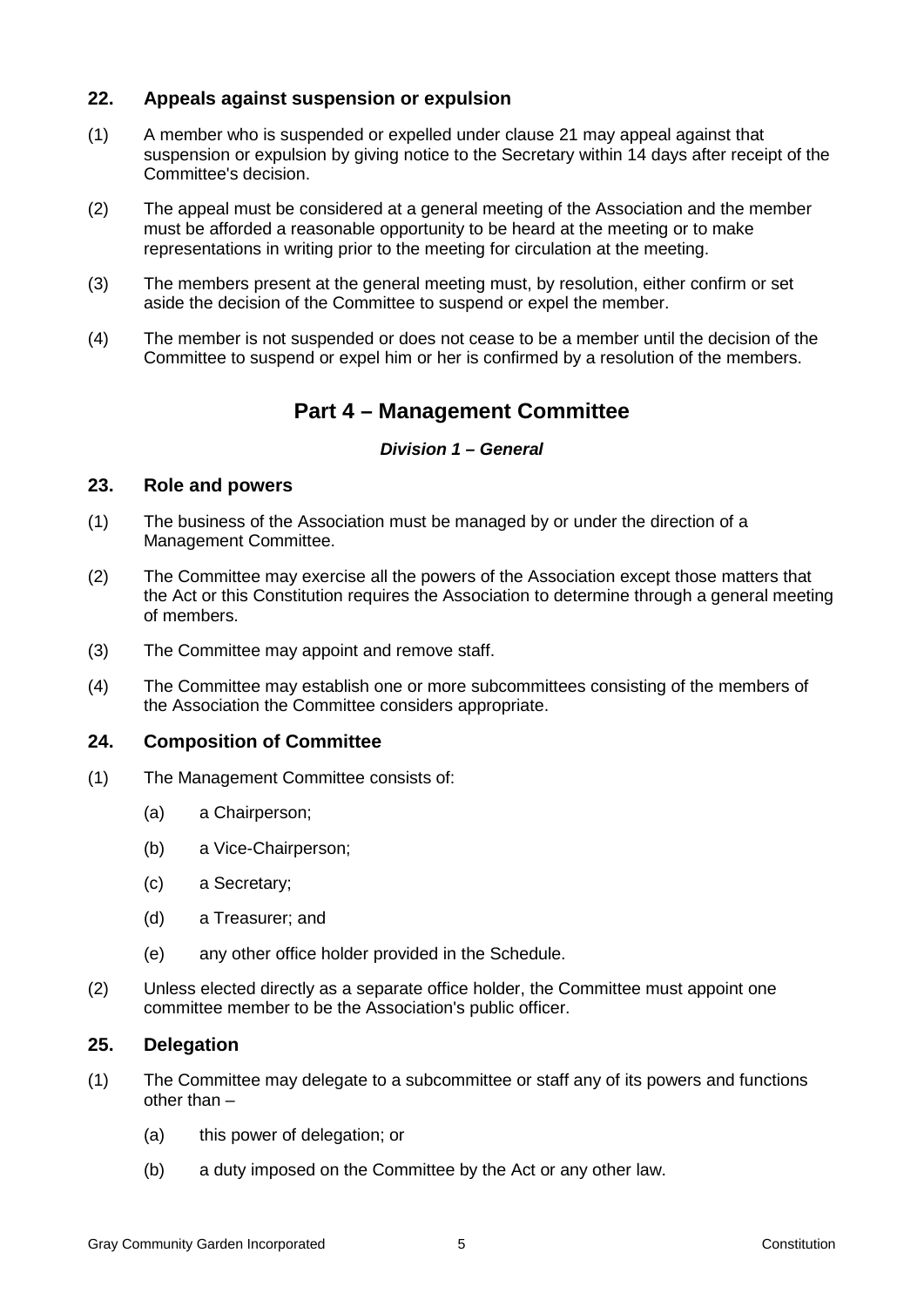- (2) The delegation must be in writing and may be subject to the conditions and limitations the Committee considers appropriate.
- (3) The Committee may, in writing, revoke wholly or in part the delegation.

#### *Division 2 – Tenure of office*

#### **26. Eligibility of committee members**

- (1) A committee member must be a member who is 18 years or over.
- (2) A committee member must also meet the criteria provided in the Schedule.
- (3) Committee members must be elected to the Committee at an annual general meeting or appointed under clause 33.

#### **27. Nominations for election to committee**

- (1) A member is not eligible for election to the Committee unless the Secretary receives a written nomination for that member by another member not less than 7 days before the date of the next annual general meeting.
- (2) The nomination must be signed by:
	- (a) the nominator and a seconder; and
	- (b) the nominee to signify his or her willingness to stand for election.
- (3) A person who is eligible for election or re-election under this clause may:
	- (a) propose or second himself or herself for election or re-election; and
	- (b) vote for himself or herself.

#### **28. Retirement of committee members**

- (1) A committee member holds office until the next annual general meeting unless the member vacates the office under clause 31 or is removed under clause 32.
- (2) Subject to subclause (3), at an annual general meeting the office of each committee member becomes vacant and elections for a new Committee must be held.
- (3) The Chairperson of the outgoing Committee must preside at the annual general meeting until a new member is elected as Chairperson.
- (4) Members may serve consecutive terms on the Committee unless otherwise provided in the Schedule.

#### **29. Election by default**

- (1) If the number of persons nominated for election to the Committee under clause 27 does not exceed the number of vacancies to be filled, the Chairperson must declare the persons to be duly elected as members of the Committee at the annual general meeting.
- (2) If vacancies remain on the Committee after the declaration under subclause (1), additional nominations of committee members may be accepted from the floor of the annual general meeting.
- (3) If the nominations from the floor do not exceed the number of remaining vacancies, the Chairperson must declare those persons to be duly elected as members of the Committee.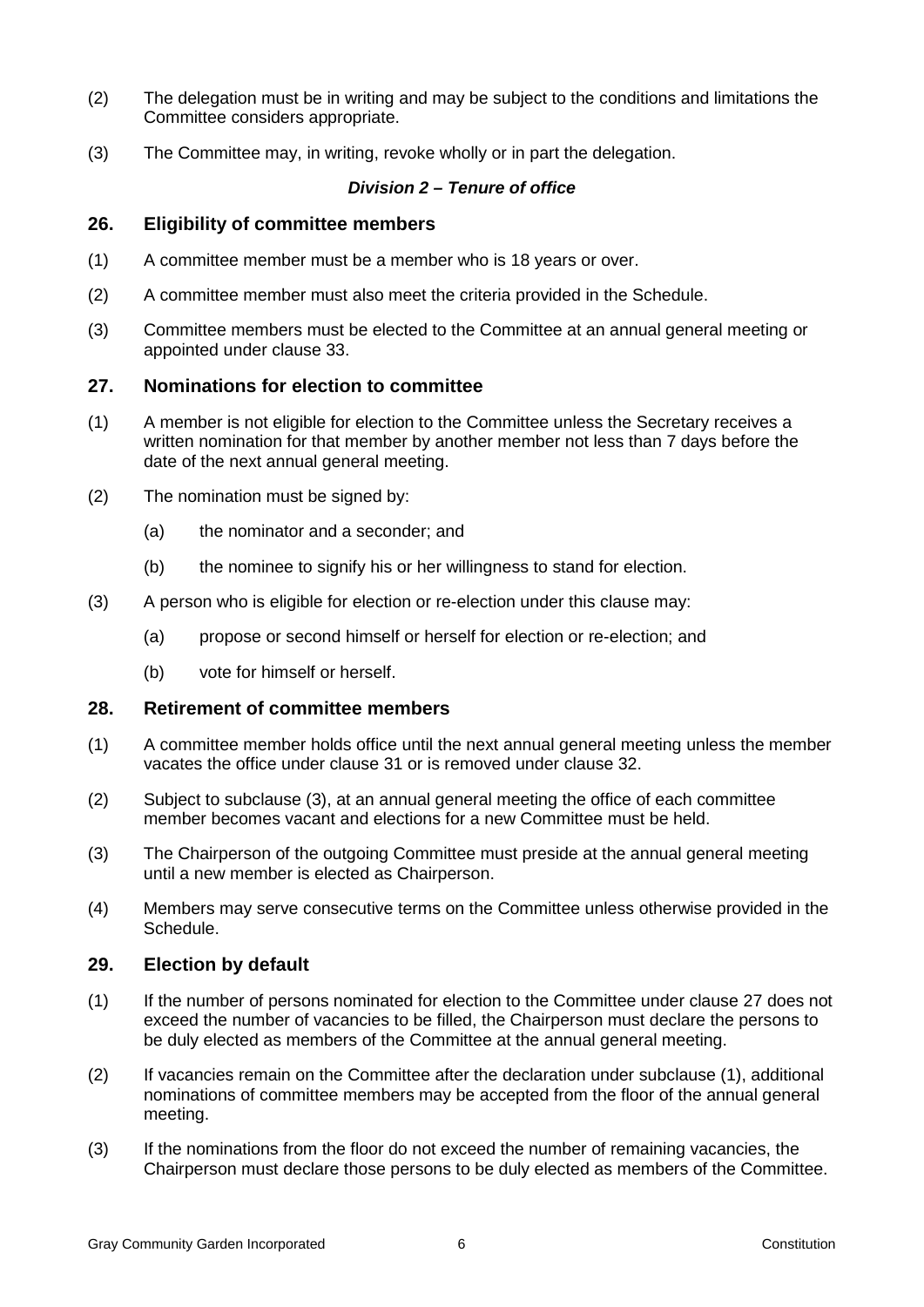(4) If the nominations from the floor are less than the number of remaining vacancies, the unfilled vacancies are taken to be casual vacancies and must be filled by the new Committee in accordance with clause 33.

## **30. Election by ballot**

- (1) If the number of nominations exceeds the number of vacancies on the Committee, ballots for those positions must be conducted.
- (2) The ballot must be conducted in a manner determined from time to time by resolution at a general meeting.
- (3) The members chosen by ballot must be declared by the Chairperson to be duly elected as members of the Committee.

## **31. Vacating office**

The office of a committee member becomes vacant if:

- (a) the member:
	- (i) is disqualified from being a committee member under section 30 or 40 of the Act;
	- (ii) resigns by giving written notice to the Committee;
	- (iii) dies or is rendered permanently incapable of performing the duties of office by mental or physical ill-health;
	- (iv) ceases to be a resident of the Territory; or
	- (v) ceases to be a member of the Association;
- (b) the member is absent from more than:
	- (i) 3 consecutive committee meetings; or
	- (ii) 3 committee meetings in the same financial year without tendering an apology to the Chairperson;

of which meetings the member received notice and the Committee has resolved to declare the office vacant; or

(c) in any of the circumstances provided for by the Schedule.

#### **32. Removal of committee member**

- (1) The Association, through a special general meeting of members, may remove any committee member before the member's term of office ends.
- (2) If a vacancy arises through removal under subclause (1), an election must be held to fill the vacancy.

#### **33. Filling casual vacancy on Committee**

- (1) If a vacancy remains on the Committee after the application of clause 29 or if the office of a committee member becomes vacant under clause 31, the Committee may appoint any member of the Association to fill that vacancy.
- (2) However, if the office of public officer becomes vacant, a person must be appointed under section 27(6) of the Act to fill the vacancy.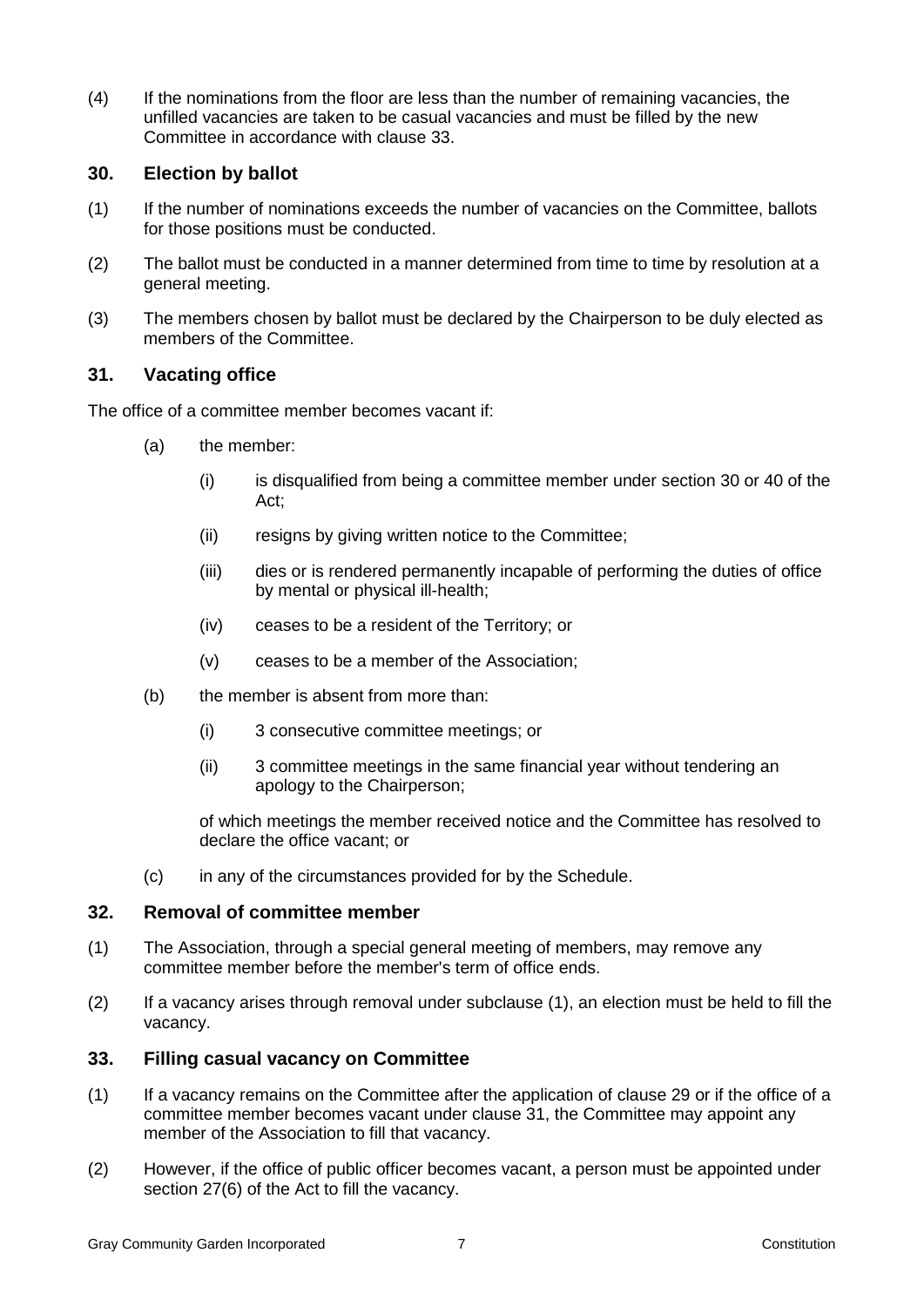#### *Division 3 – Duties of committee members*

## **34. Collective responsibility of Committee**

- (1) As soon as practicable after being elected to the Committee, each committee member must become familiar with the Act and regulations made under the Act.
- (2) The Committee is collectively responsible for ensuring the Association complies with the Act and regulations made under the Act.

## **35. Chairperson and Vice-Chairperson**

- (1) Subject to subclauses (2) and (3), the Chairperson must preside at all general meetings and committee meetings.
- (2) If the Chairperson is absent from a meeting, the Vice-Chairperson must preside at the meeting.
- (3) If the Chairperson and the Vice-Chairperson are both absent, the presiding member for that meeting must be:
	- (a) a member elected by the other members present if it is a general meeting; or
	- (b) a committee member elected by the other committee members present if it is a committee meeting.

#### **36. Secretary**

The Secretary must:

- (a) coordinate the correspondence of the Association;
- (b) ensure minutes of all proceedings of general meetings and of committee meetings are kept in accordance with section 38 of the Act;
- (c) maintain the register of members in accordance with section 34 of the Act;
- (d) unless the members resolve otherwise at a general meeting have custody of all books, documents, records and registers of the Association, other than those required by clause 37(5) to be in the custody of the Treasurer; and
- (e) perform any other duties imposed by this Constitution on the Secretary.

#### **37. Treasurer**

- (1) The Treasurer must:
	- (a) receive all moneys paid to or received by the Association and issue receipts for those moneys in the name of the Association;
	- (b) pay all moneys received into the account of the Association within 5 working days after receipt;
	- (c) make any payments authorised by the Committee or by a general meeting of the Association from the Association's funds; and
	- (d) ensure cheques are signed by him or her and at least one other committee member, or by any 2 other committee members authorised by the Committee.
- (2) The Treasurer must ensure the accounting records of the Association are kept in accordance with section 41 of the Act.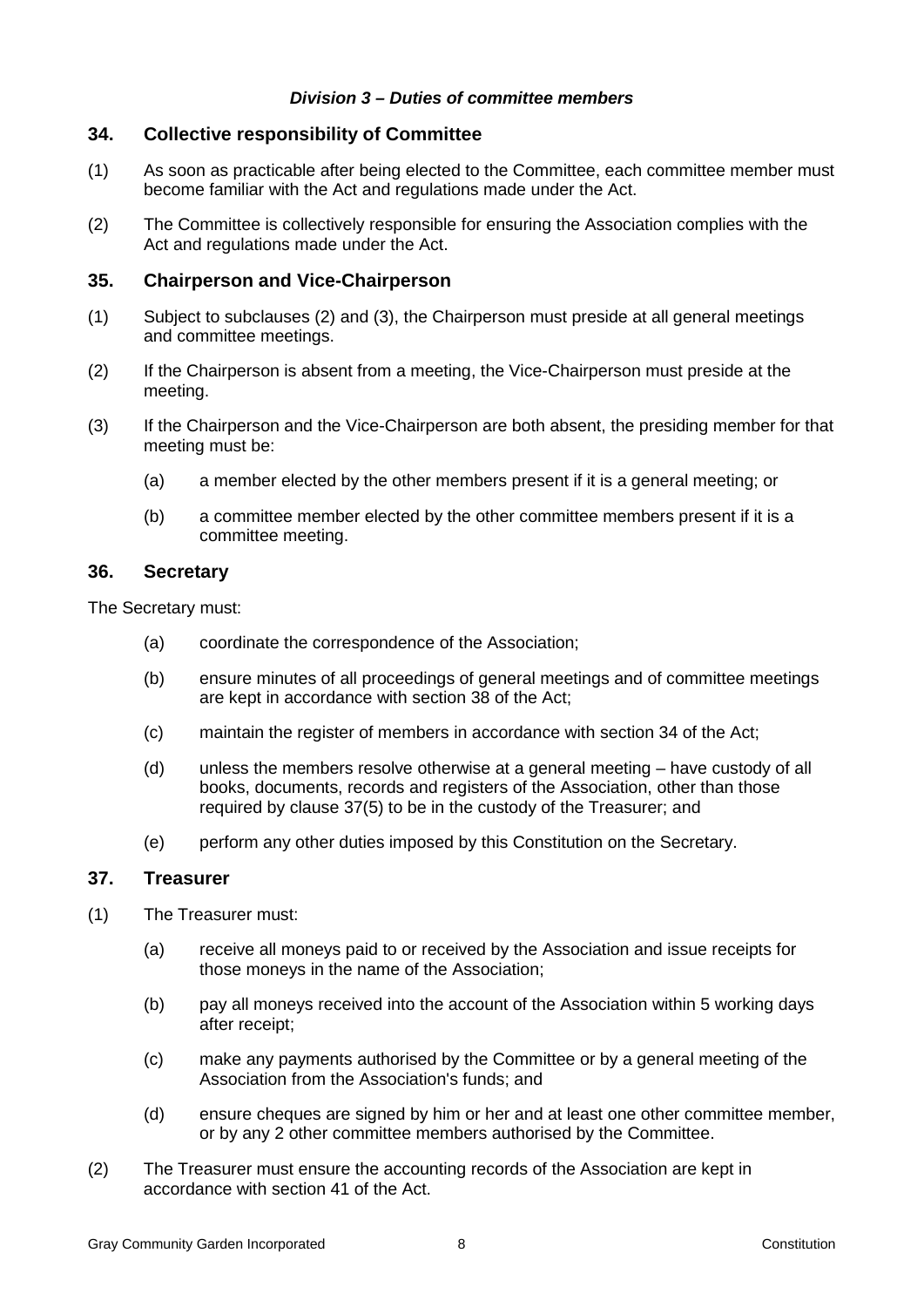- (3) The Treasurer must coordinate the preparation of the Association's annual statement of accounts.
- (4) If directed to do so by the Chairperson, the Treasurer must submit to the Committee a report, balance sheet or financial statement in accordance with that direction.
- (5) The Treasurer has custody of all securities, books and documents of a financial nature and accounting records of the Association unless the members resolve otherwise at a general meeting.
- (6) The Treasurer must perform any other duties imposed by this Constitution on the Treasurer.

### **38. Public officer**

- (1) The public officer must ensure that documents are filed with the Commissioner of Consumer Affairs in accordance with sections 23, 28 and 45 of the Act.
- (2) The public officer must keep a current copy of the Constitution of the Association.

## **Part 5 – Meetings of Management Committee**

#### **39. Frequency and calling of meetings**

- (1) The Committee must meet together for the conduct of business not less than 4 times in each financial year unless otherwise provided in the Schedule.
- (2) The Chairperson, or at least half the committee members, may at any time convene a special meeting of the Committee.
- (3) A special meeting may be convened to deal with an appeal under clause 22.

#### **40. Voting and decision making**

- (1) Each committee member present at the meeting has a deliberative vote.
- (2) A question arising at a committee meeting must be decided by concensus.

## **41. Quorum**

For a committee meeting, one-half of the committee members constitutes a quorum unless otherwise provided in the Schedule.

#### **42. Procedure and order of business**

- (1) The procedure to be followed at a committee meeting must be determined from time to time by the Committee.
- (2) The order of business may be determined by the members present at the meeting.
- (3) Only the business for which the meeting is convened may be considered at a special meeting.

## **43. Disclosure of interest**

- (1) A committee member who has a direct or indirect pecuniary interest in a contract, or proposed contract, with the Association must disclose the nature and extent of the interest to the Committee in accordance with section 31 of the Act.
- (2) The Secretary must record the disclosure in the minutes of the meeting.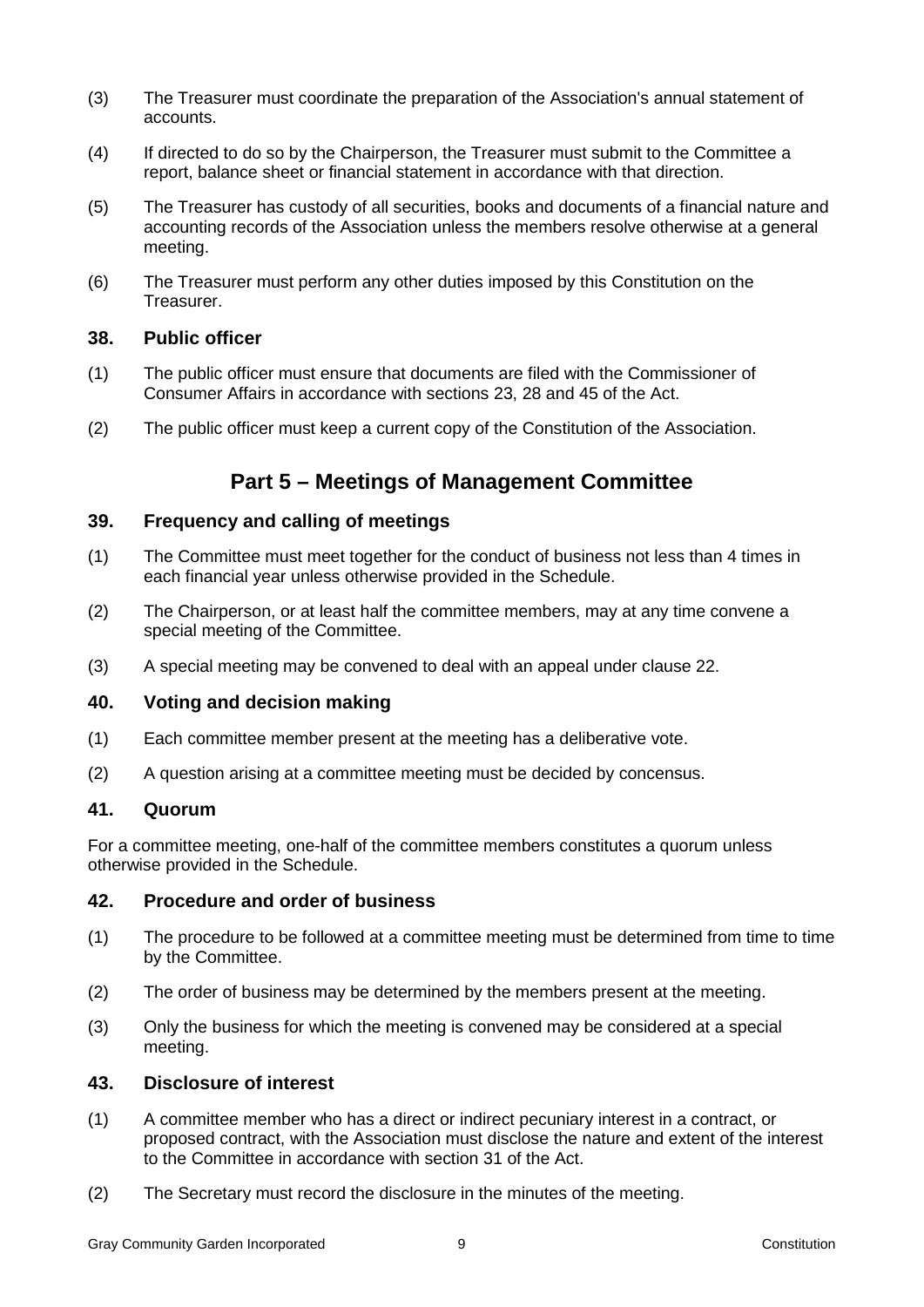(3) The Chairperson must ensure a committee member who has a direct or indirect pecuniary interest in a contract, or proposed contract, complies with section 32 of the Act.

## **Part 6 – General Meetings**

### **44. Convening general meetings**

- (1) The Association must hold its first annual general meeting within 18 months after its incorporation.
- (2) The Association must hold all subsequent annual general meetings within 5 months after the end of the Association's financial year.
- (3) The Committee:
	- (a) may at any time convene a special general meeting;
	- (b) must, within 30 days after the Secretary receives a notice under clause 22(1), convene a special general meeting to deal with the appeal to which the notice relates; and
	- (c) must, within 30 days after it receives a request under clause 45(1), convene a special general meeting for the purpose specified in that request.

#### **45. Special general meetings**

- (1) Half the number of members constituting a quorum for a general meeting may make a written request to the Committee for a special general meeting unless otherwise provided in the Schedule.
- (2) The request must:
	- (a) state the purpose of the special general meeting; and
	- (b) be signed by the members making the request.
- (3) If the Committee fails to convene a special general meeting within the time allowed:
	- (a) for clause  $44(3)(b)$  the appeal against the decision of the Committee is upheld; and
	- (b) for clause  $44(3)(c)$  the members who made the request may convene a special general meeting as if they were the Committee.
- (4) If a special general meeting is convened under subclause (3)(b), the Association must meet any reasonable expenses of convening and holding the special general meeting.
- (5) The Secretary must give to all members not less than 21 days notice of a special general meeting.
- (6) The notice must specify:
	- (a) when and where the meeting is to be held; and
	- (b) the particulars of and the order in which business is to be transacted.

## **46. Annual general meeting**

(1) The Secretary must give to all members not less than 30 days notice of an annual general meeting unless otherwise provided in the Schedule.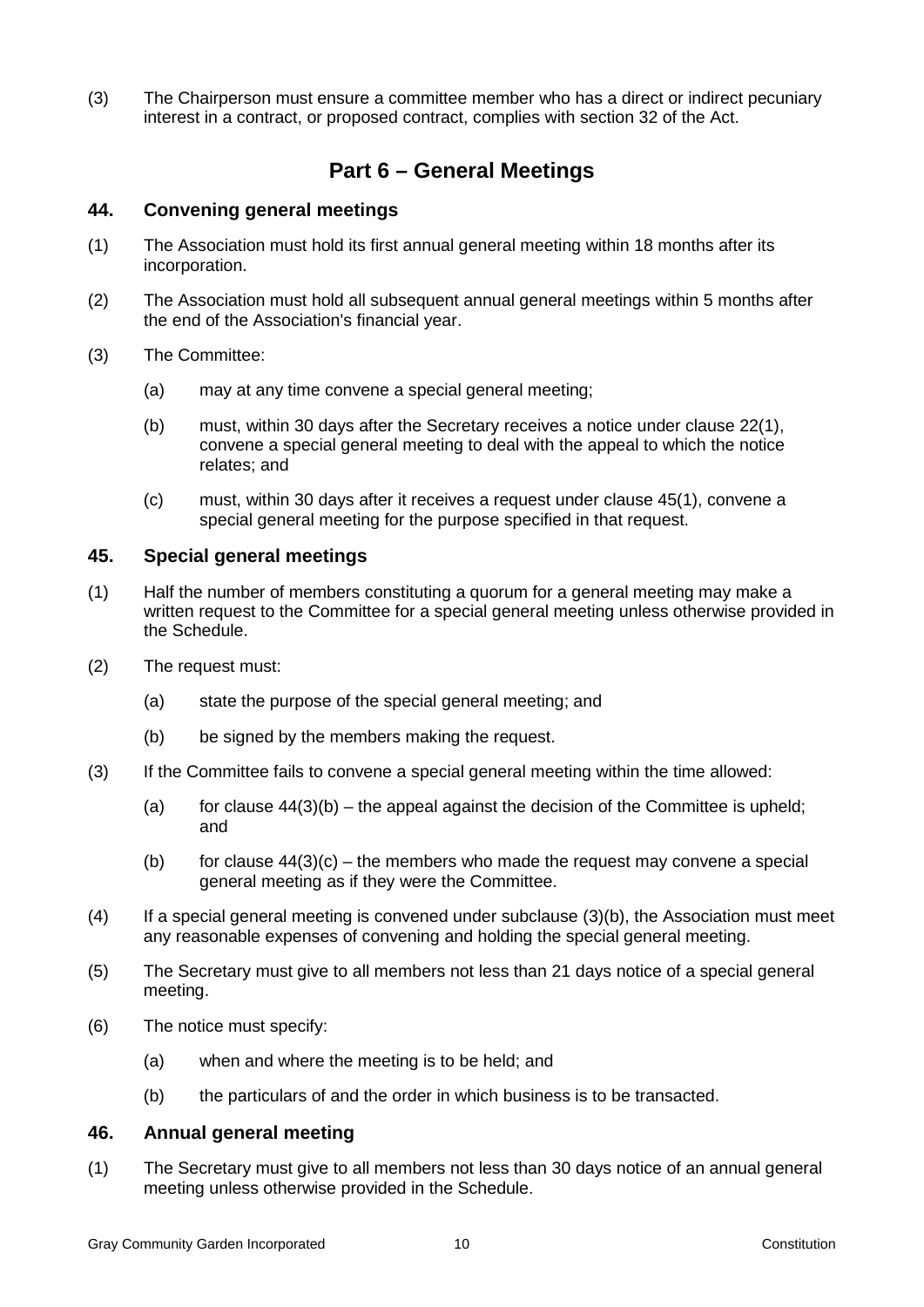- (2) The notice must specify:
	- (a) when and where the meeting is to be held; and
	- (b) the particulars of and the order in which business is to be transacted.
- (3) The order of business for each annual general meeting is as follows:
	- (a) first the consideration of the accounts and reports of the Committee;
	- (b) second the election of new committee members;
	- (c) third any other business requiring consideration by the Association at the meeting.

## **47. Special resolutions**

- (1) A special resolution may be moved at any general meeting of the Association.
- (2) The Secretary must give all members not less than 21 days notice of the meeting at which a special resolution is to be proposed unless otherwise provided in the Schedule.
- (3) The notice must include the resolution to be proposed and the intention to propose the resolution as a special resolution.

## **48. Notice of meetings**

- (1) The Secretary must give a notice under this Part by
	- (a) serving it on a member personally; or
	- (b) sending it by post or email to a member at the address of the member appearing in the register of members.
- $(2)$  If a notice is sent by post or email under subclause  $(1)(b)$ , sending of the notice is taken to have been properly effected if the notice is addressed and posted to the member by ordinary prepaid mail or email.

#### **49. Quorum at general meetings**

At a general meeting, the number or the proportion of members present in person specified in the Schedule constitutes a quorum.

## **50. Lack of quorum**

- (1) If within 30 minutes after the time specified in the notice for the holding of a general meeting a quorum is not present –
	- (a) for an annual general meeting or special general meeting convened under clause 44(3)(a) – the meeting stands adjourned to the same time on the same day in the following week and to the same place;
	- (b) for a meeting convened under clause  $44(3)(b)$  the members who are present in person or by proxy may proceed with hearing the appeal for which the meeting is convened; or
	- (c) for a meeting convened under clause  $44(3)(c)$  the meeting lapses.
- $(2)$  If within 30 minutes after the time appointed by subclause  $(1)(a)$  for the resumption of an adjourned general meeting a quorum is not present, the members who are present in person or by proxy may proceed with the business of that general meeting as if a quorum were present.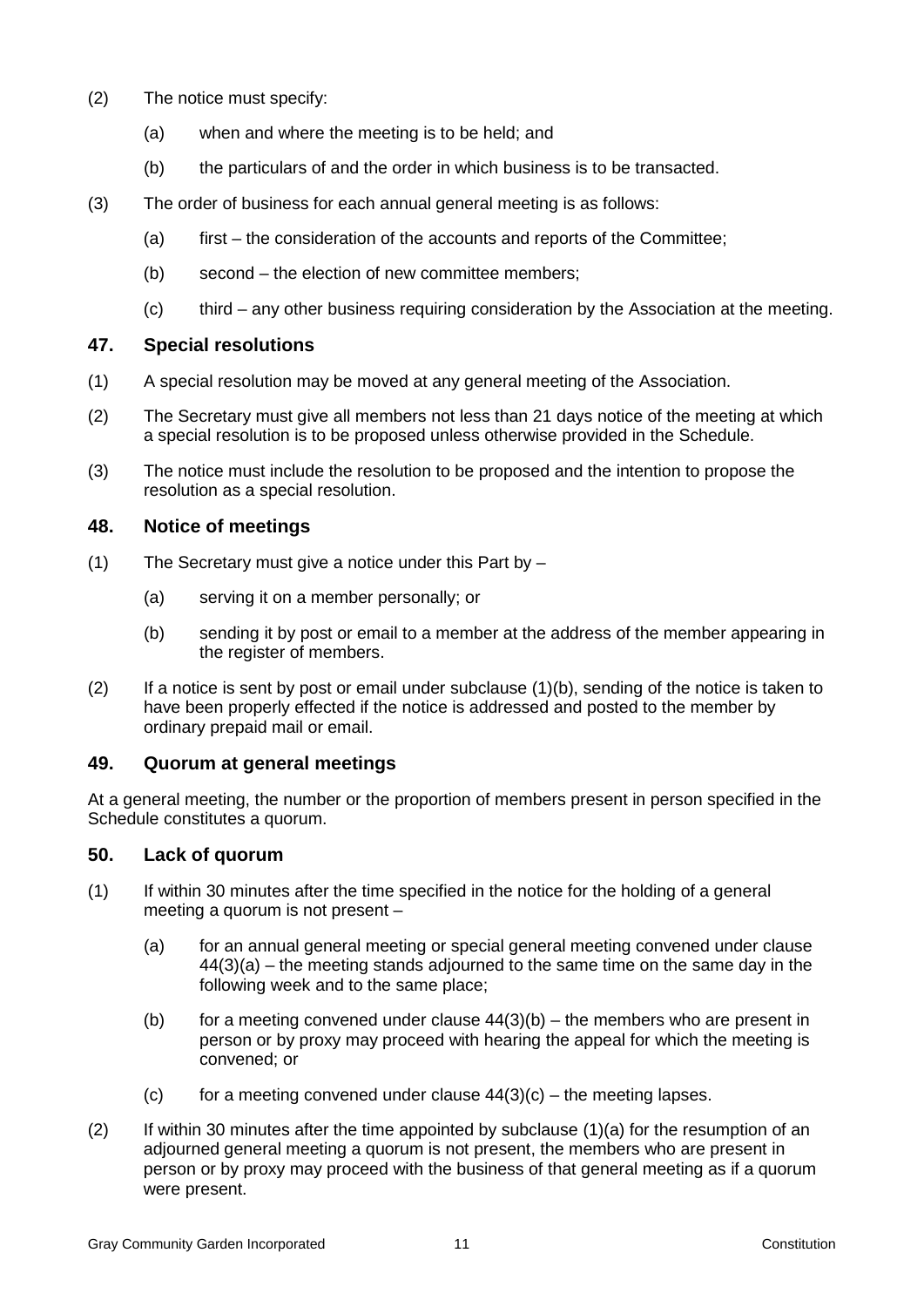- (3) The Chairperson may, with the consent of a general meeting at which a quorum is present, and must, if directed by the members at the meeting, adjourn that general meeting from time to time and from place to place.
- (4) There must not be transacted at an adjourned general meeting any business other than business left unfinished or on the agenda at the time when the general meeting was adjourned.
- (5) If a general meeting is adjourned for a period of 30 days or more, the Secretary must give notice of the adjourned general meeting as if that general meeting were a fresh general meeting.

## **51. Voting**

- (1) Subject to clauses 14(2) and 18, each member present in person at a general meeting is entitled to a deliberative vote.
- (2) At a general meeting:
	- (a) an ordinary resolution put to the vote is decided by consensus
	- (b) a special resolution put to the vote is passed if there is consensus in favour of the resolution.
- (3) A poll may be demanded by the Chairperson or by 3 or more members present in person

If demanded, a poll must be taken immediately and in the manner the Chairperson directs.

## **Part 7 – Financial Management**

#### **52. Financial year**

The financial year of the Association is specified in the Schedule.

#### **53. Funds and accounts**

- (1) The Association must open an account with a financial institution from which all expenditure of the Association is made and into which all of the Association's revenue is deposited.
- (2) Subject to any restrictions imposed by the Association at a general meeting, the Committee may approve expenditure on behalf of the Association within the limits of the budget.
- (3) All cheques, drafts, bills of exchange, promissory notes and other negotiable instruments must be signed by 2 committee members.
- (4) All funds of the Association must be deposited into the financial account of the Association no later than 5 working days after receipt or as soon as practicable after that day.
- (5) With the approval of the Committee, the Treasurer may maintain a cash float provided that all money paid from or paid into the float is accurately recorded at the time of the transaction.

#### **54. Accounts and audits**

The responsibility of the Committee under clause 34(2) for ensuring compliance with the Act includes meeting the requirements of Part 5 of the Act and regulations made for that Part relating to:

(a) the keeping of accounting records;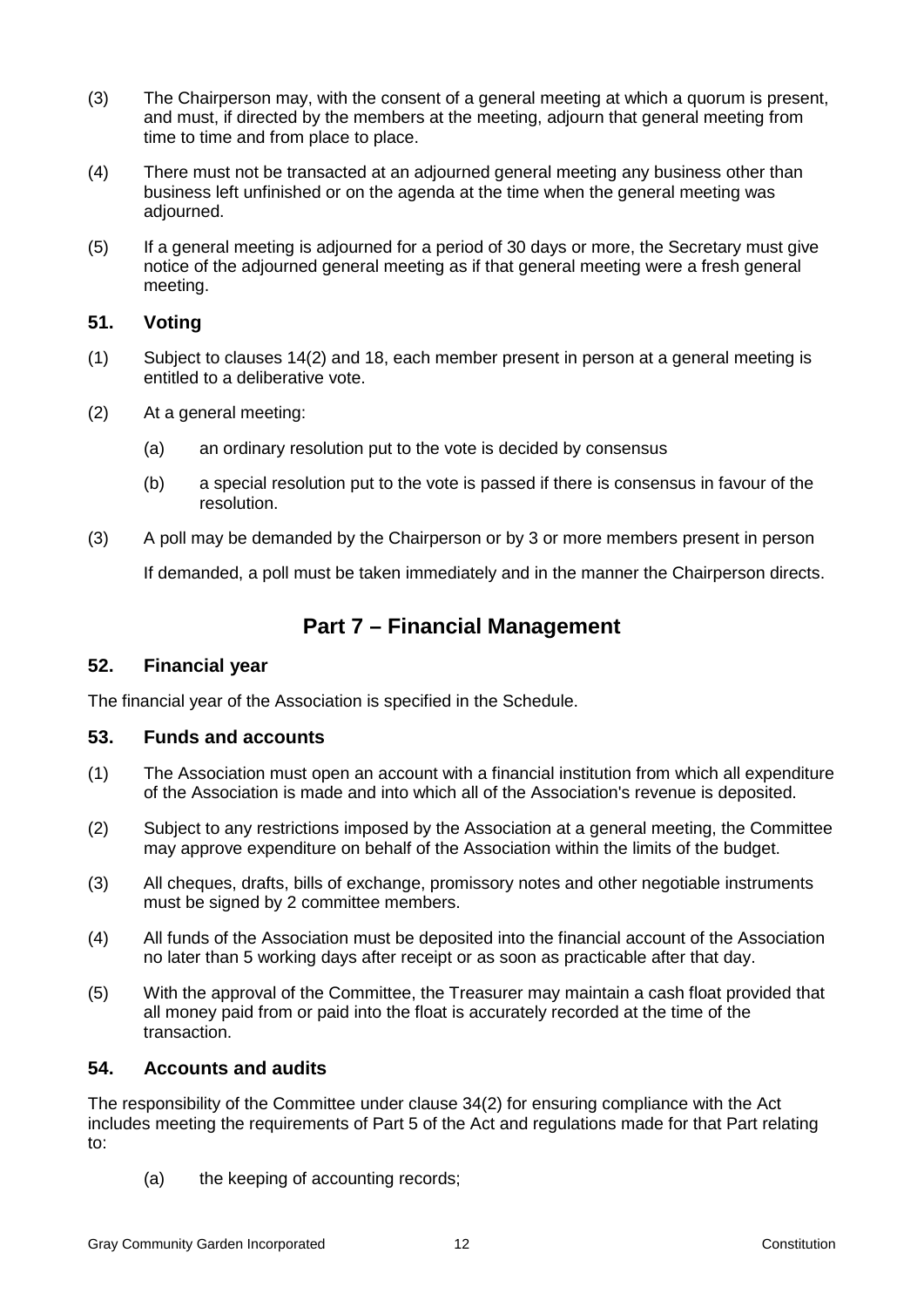- (b) the preparation and presentation of the Association's annual statement of accounts; and
- (c) the auditing of the Association's accounts.

## **Part 8 – Grievance and disputes**

#### **55. Grievance and disputes procedures**

- (1) This clause applies to disputes between:
	- (a) a member and another member; or
	- (b) a member and the Committee.
- (2) Within 14 days after the dispute comes to the attention of the parties to the dispute, they must meet and discuss the matter in dispute, and, if possible, resolve the dispute.
- (3) If the parties are unable to resolve the dispute at the meeting, or if a party fails to attend that meeting, then the parties must, within 10 days after the meeting, hold another meeting in the presence of a mediator.
- (4) The mediator must be:
	- (a) a person chosen by agreement between the parties; or
	- (b) in the absence of agreement:
		- $(i)$  for a dispute between a member and another member  $-$  a person appointed by the Committee; or
		- $(iii)$  for a dispute between a member and the Committee  $-$  a person who is a mediator appointed or employed by the department administering the Act.
- (5) A member of the Association can be a mediator.
- (6) The mediator cannot be a party to the dispute.
- (7) The parties to the dispute must, in good faith, attempt to settle the dispute by mediation.
- (8) The mediator, in conducting the mediation, must:
	- (a) give the parties to the mediation process every opportunity to be heard;
	- (b) allow due consideration by all parties of any written statement submitted by any party; and
	- (c) ensure natural justice is accorded to the parties to the dispute throughout the mediation process.
- (9) The mediator must not determine the dispute.
- (10) If the mediation process does not result in the dispute being resolved, the parties may seek to resolve the dispute in accordance with the Act or otherwise at law.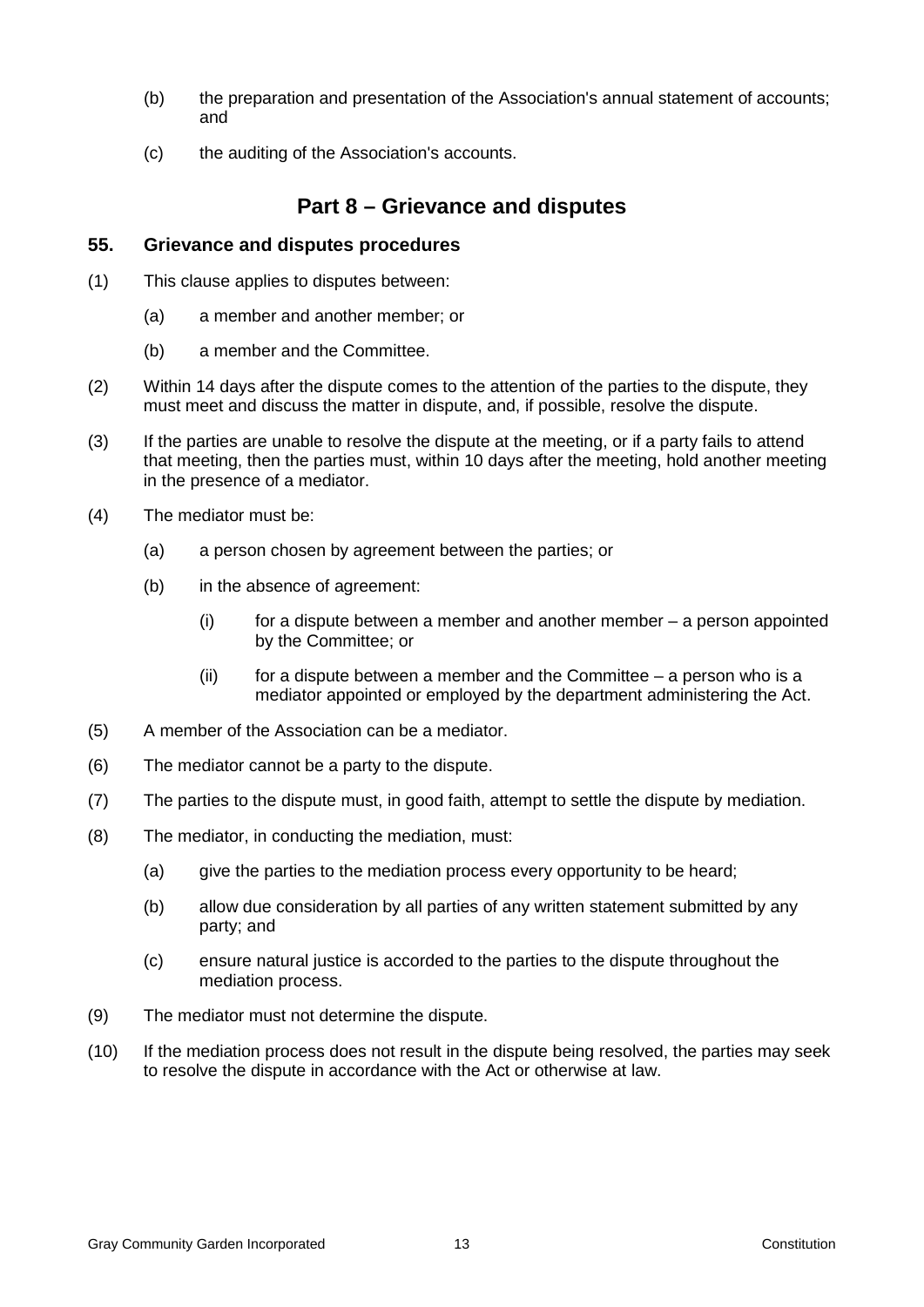## **Part 9 – Miscellaneous**

### **56. Common seal**

- (1) The common seal of the Association must not be used without the express authority of the Committee and every use of that common seal must be recorded by the Secretary.
- (2) The affixing of the common seal of the Association must be witnessed by any 2 of the following:
	- (a) the Chairperson;
	- (b) the Secretary;
	- (c) the Treasurer.
- (3) The common seal of the Association must be kept in the custody of the Secretary or another person the Committee from time to time decides.

## **57. Distribution of surplus assets on winding up**

- (1) If on the winding up or dissolution of the Association, and after satisfaction of all its debts and liabilities, there remains any assets, the assets must not be distributed to the members or former members.
- (2) The surplus assets must be given or transferred to another association incorporated under the Act that:
	- (a) has similar objects or purposes;
	- (b) is not carried on for profit or gain to its individual members; and
	- (c) is determined by resolution of the members.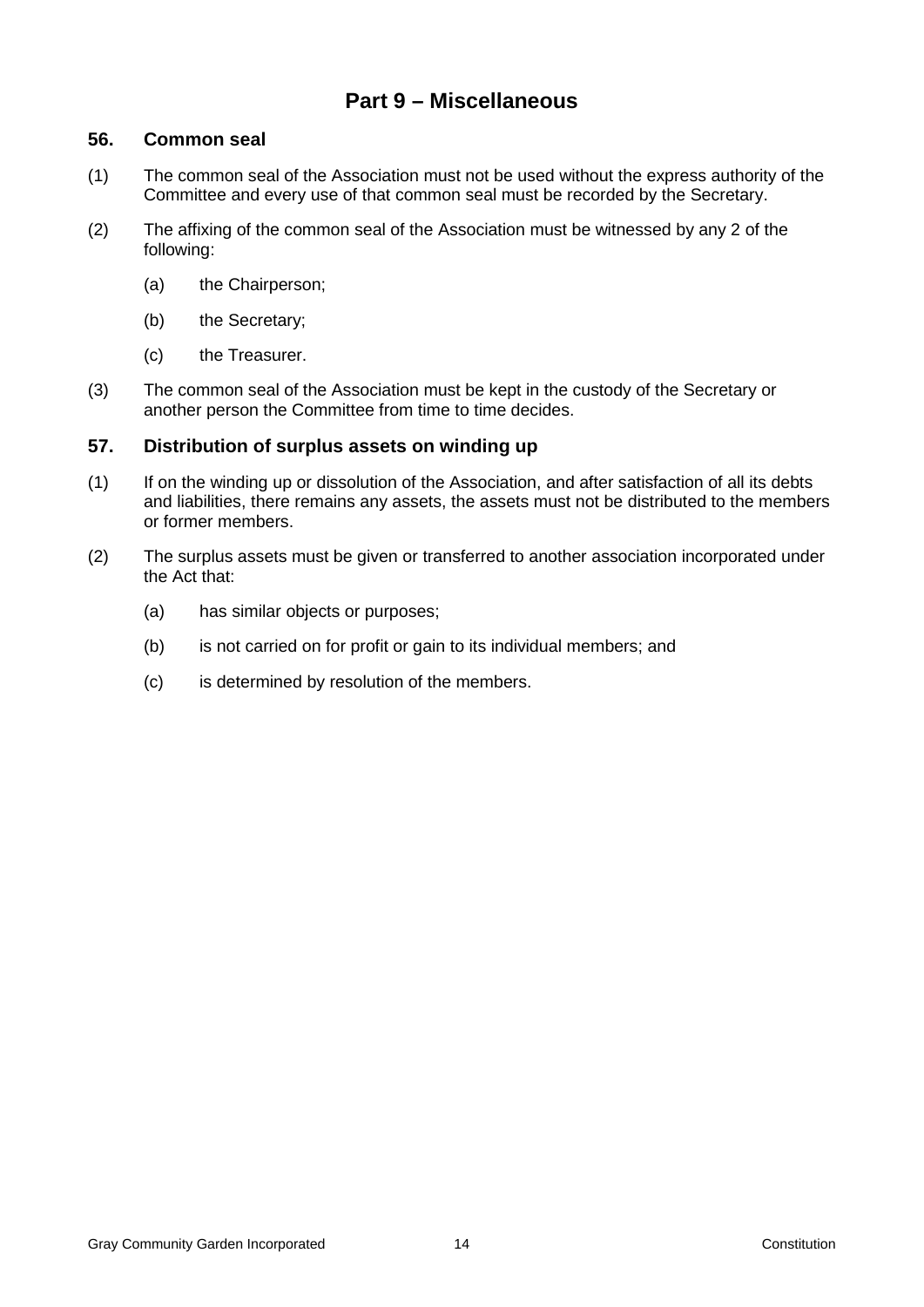# **Schedule to the Constitution**

# **Part 1 – Mandatory Details**

## **Name (clause 1)**

The name of the incorporated association is Gray Community Garden Incorporated.

[*The name of an incorporated association is the name of the association followed by the word "Incorporated". Refer Schedule 1 of the Associations Regulations for Unauthorised Names.*]

## **Objects and purposes (clause 2)**

The objects and purposes of the Association are as follows:

- ♦ We will work together to create a beautiful, safe, nourishing garden that is welcoming to everyone and shared by all
- ♦ The garden will be green in every sense, incorporating environmentally friendly and sustainable gardening practices
- ♦ Everybody will be valued for their individual qualities and strengths
- ♦ We will have fun gardening, learning, playing and relaxing!

[*List all the objects and purposes of the Association*.]

## **Minimum number of members (clause 3)**

The Association must have at least 10 members.

[*Under section 26 of the Act an incorporated association must not have less than 5 members.]*

## **Quorum at general meetings (clause 49)**

At a general meeting 5 members present in person constitutes a quorum.

## **Financial year (clause 53)**

The financial year of the Association is the period of 12 months ending on 30 June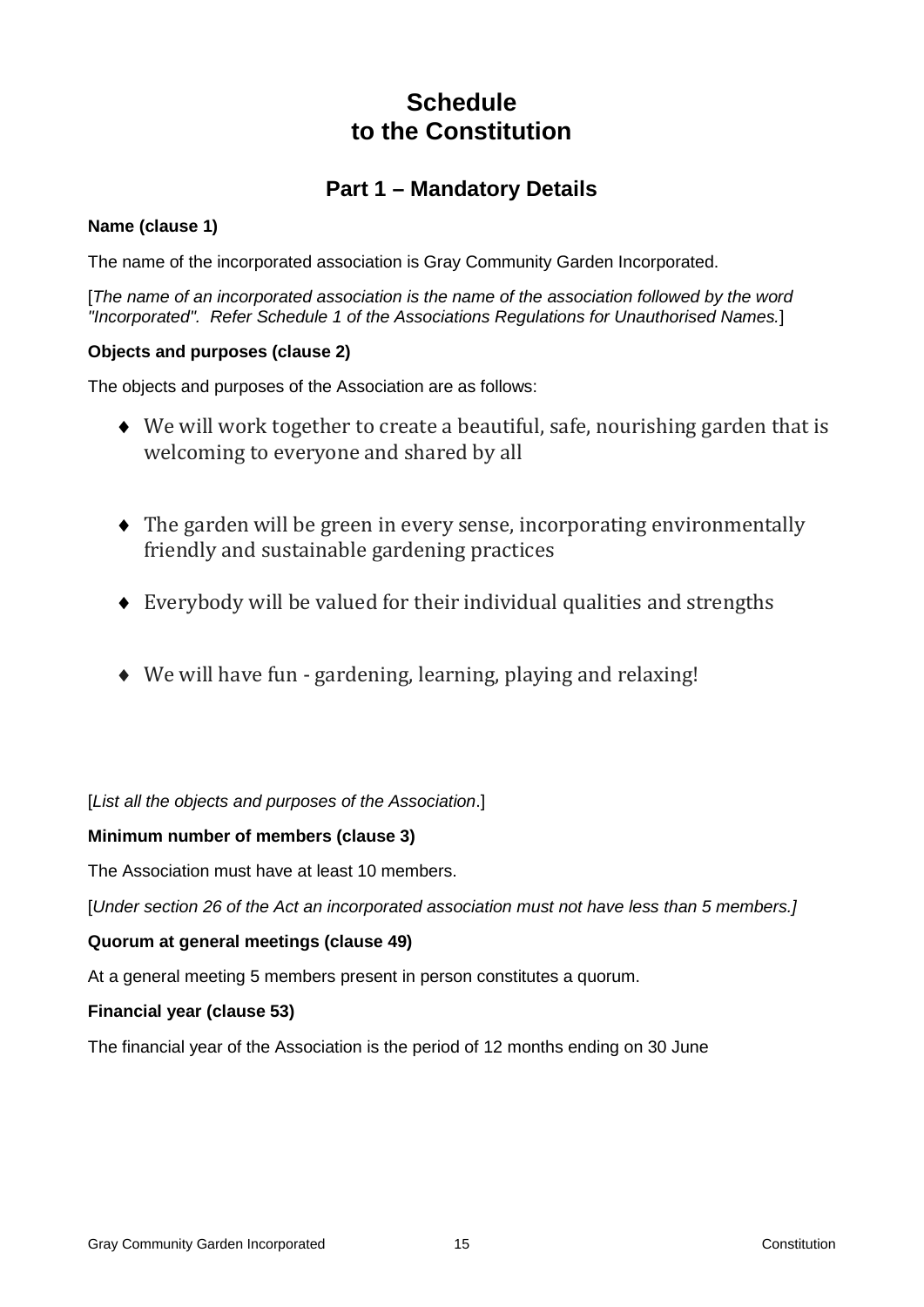| <b>Clause</b> | <b>Description of clause</b>                                      | <b>Default detail</b>                                  | <b>Replacing detail</b> |
|---------------|-------------------------------------------------------------------|--------------------------------------------------------|-------------------------|
| 28(4)         | Consecutive terms of<br>committee members                         | may serve consecutive<br>terms                         | 2 consecutive terms     |
| 39(1)         | Frequency of committee<br>meetings                                | at least 4 times each<br>financial year                |                         |
| 41            | Quorum for committee<br>meeting                                   | half the committee<br>members                          |                         |
| 45            | Number of members who<br>can request a special<br>general meeting | half the quorum of<br>members for a general<br>meeting | 5 members               |
| 46(1)         | Notice of an annual<br>general meeting                            | at least 30 days                                       |                         |
| 47(2)         | Notice of special<br>resolution                                   | at least 21 days                                       |                         |

# **Part 2 – Replaceable Details**

[*If no entry is inserted in the column headed "Replacing detail", the "Default detail" applies.* **Note:**  Notice of an Annual General Meeting **must be at least 14 days (as a minimum)**, and Notice of Special Resolution **must be at least 21 days (as a minimum)**.]